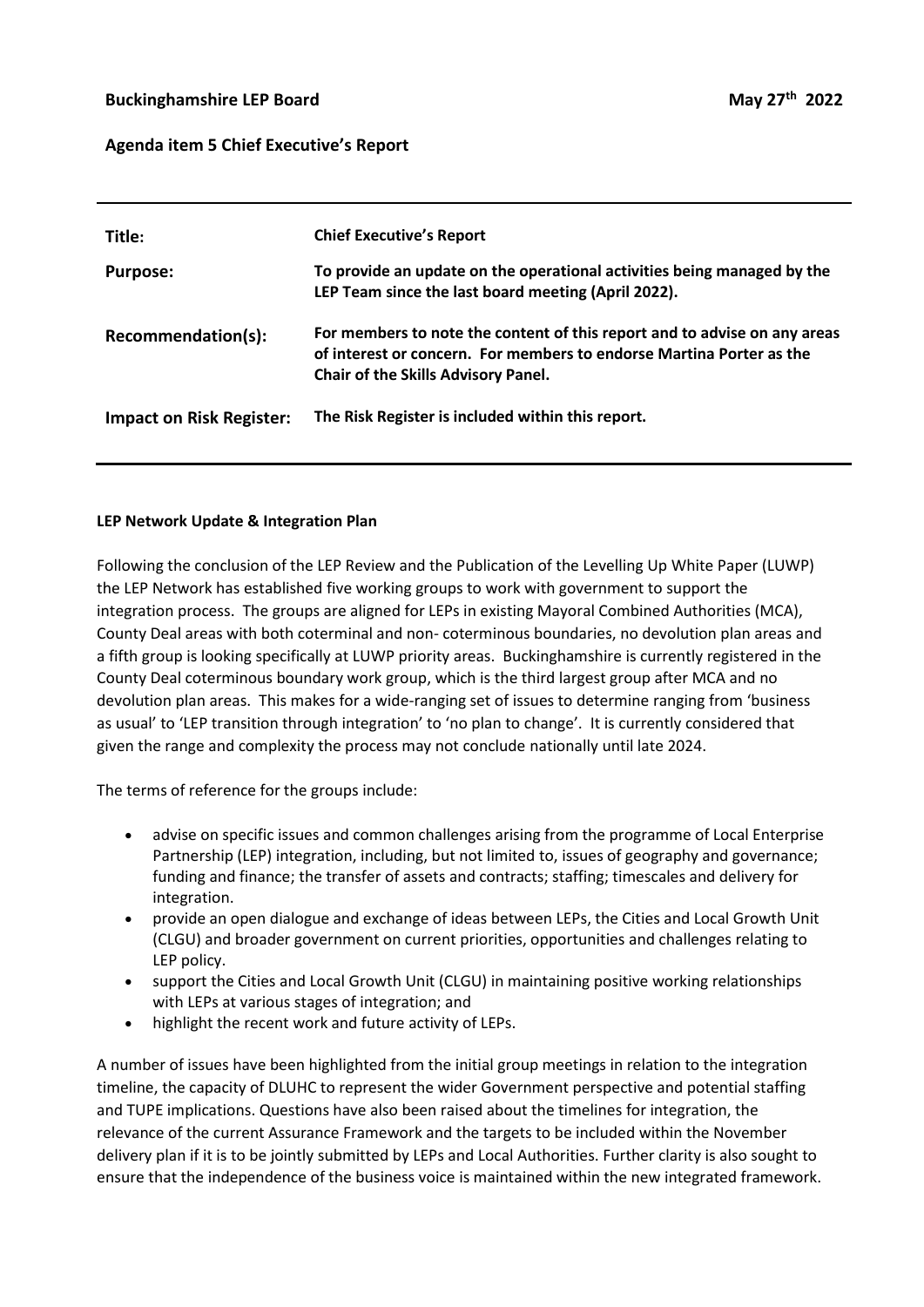Running parallel to this we have been jointly working with Buckinghamshire Council and BBF to consider a Buckinghamshire Integration Plan and how we can further support the Buckinghamshire County Deal aspirations through the integration process and within the new emerging policy landscape of the Levelling Up and Regeneration Bill which appears to provide greater flexibility for Combined County Authority Areas, that would now include Buckinghamshire.

We will be looking to make the County Deal and Integration Plan the focus of our July board meeting once we have assessed the legal implications for the LEP as an independent company and when further clarity has been received from the national LEP Network work programme.

# **Capital Programme Update**

The Capital Programme Sub Group (CPSG) met on May 11<sup>th</sup> and reflected upon the successful completion of the Growing Places Fund investment programme. Focus now moves to the practical completion and continued monitoring of the supported projects. CPSG requested that the level of HGV usage of the Beaconsfield Relief Road be closely monitored to help demonstrate the impact of this new route.

Following the successful approval of the Woodlands planning application I am pressing for a swift advancement of the joint Woodlands and Hampden Fields roundabout as the first stage development of the Eastern Link Road scheme. There are pre-commencement conditions to satisfy prior to submission of a reserved matters application that will likely be submitted later in 2022 and subject to prompt approval would enable an early 2023 start on site for the new access arrangement for both Woodlands and Hampden Fields.

# **UK Shared Prosperity Fund**

The UK Shared Prosperity Fund (UKSPF) is a central pillar of the UK government's Levelling Up agenda and a significant component of its support programme for places across the UK. The overarching objective is to build pride in place and to increase life chances.

The UKSPF will replace the previous EU's structural and social fund programmes. The aim is for the UKSPF to support the investment priorities of communities and place, local business and people and skills. It provides £2.6bn of new funding for local investment to March 2025, with all areas of the UK receiving a published allocation from the UKSPF derived via a formula rather than competition.

The UKSPF will provide £400m in 2022-23, increasing to £1.5bn in 2024-25. England will receive £1.58bn over the next three years. The UKSPF allocation for Buckinghamshire currently totals £7.94m comprising £5.77m (Core UKSPF) programme and £2.17m (Multiply), which is a targeted numeracy initiative.

To access UKSPF funding Buckinghamshire Council is asked to identify measurable outcomes that reflect local needs and opportunities and complete an Investment Plan, setting out how the Council intend to use and deliver the funding.

The lead local authority will be asked to develop their investment plan in conjunction with local stakeholders. Places should establish or designate a local partnership group to consult when developing their investment plan

The Fund can be used flexibly to support interventions via:

- grant to public or private organisations
- commissioning third party organisations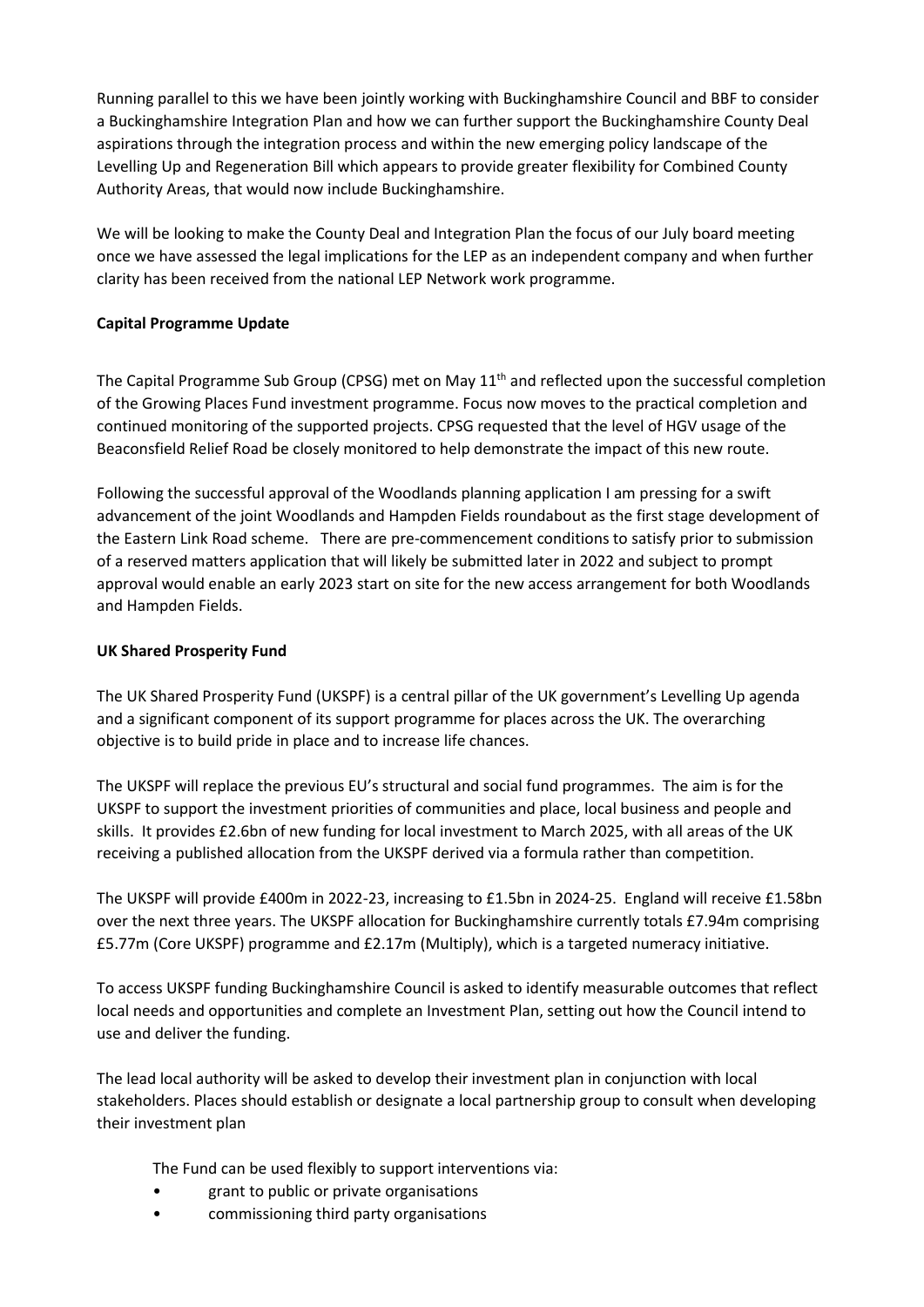- procurement of service provision
- in-house provision

The UKSPF will focus on communities and place and local business interventions in 2022-23 and 2023-24, with people and skills funding to follow from 2024-25. The investment plan submissions window is 30<sup>th</sup> June to 1<sup>st</sup> August 2022.

A significant proportion of the match funding for Growth Hub business support activities has been secured through the current EU Structural Funds, this funding is due to end in December 2023 so to retain support and sustainability across these programmes it is important that the needs of business support are clearly demonstrated in the Buckinghamshire Investment Plan and throughout the programme implementation.

To ensure a smooth transition the LEP are supporting Buckinghamshire Council in developing the Implementation Plan and will be participating in stakeholder engagement events. Ian Thompson (Buckinghamshire Council) will be attending the LEP board meeting to provide a direct update and answer any questions on the timetable and process for developing the Implementation Plan.

## **Growth Hub Update**

Following receipt of the Growth Hub Funding (50% reduced) for 2022/23 the Audit and Finance Sub Group (AFSG) are to meet on June 14<sup>th</sup> to consider the LEP investment options into the Growth Hub service for the year ahead. AFSG will be seeing which essential service areas can be covered from the reduced core funding allocation along with the options for maintaining and developing the business support offer in Bucks. Ahead of this the schedule for claiming the BEIS funding will need to be signed off by the S151 Officer and submitted by June  $13<sup>th</sup>$ .

As part of the Net Zero programme being promoted by the BBF Growth Hub a clean air awareness day for business is being hosted at the Silverstone Circuit on June 16<sup>th</sup> outlining practical steps businesses can take to reduce emissions from their premises and transport fleet.

Entries have now closed for the Buckinghamshire Business Awards 2022 with the LEP sponsoring the Innovative Business Award Category. I look forward to supporting the judging process for this year ahead of the awards ceremony on September 28<sup>th</sup>.

## **Skills Update**

The Skills Advisory Panel (SAP) met on May 13th, Martina Porter was again in the Chair following the departure of Gavin Brooks from Bucks New University. SAP Members voted to nominate Martina as a permanent Chair for the Group. She brings excellent credentials to the role as an existing LEP Board Member, the Chair of the Creative Industries Sector Sub Group and as the owner of a rapidly growing Buckinghamshire business that has recently been recognised as the Creative Sector Apprenticeship Provider of the Year at the 2022 FE Week Apprenticeship Awards. I would like to formally recognise the excellent work undertaken by Gavin Brooks as Chair of the SAP over the past two years and we will remain in touch as Gavin has expressed an interest in contributing to future LEP work should a compatible role emerge. With Gavin's departure I request that members endorse the nomination of Martina Porter as the new SAP Chair.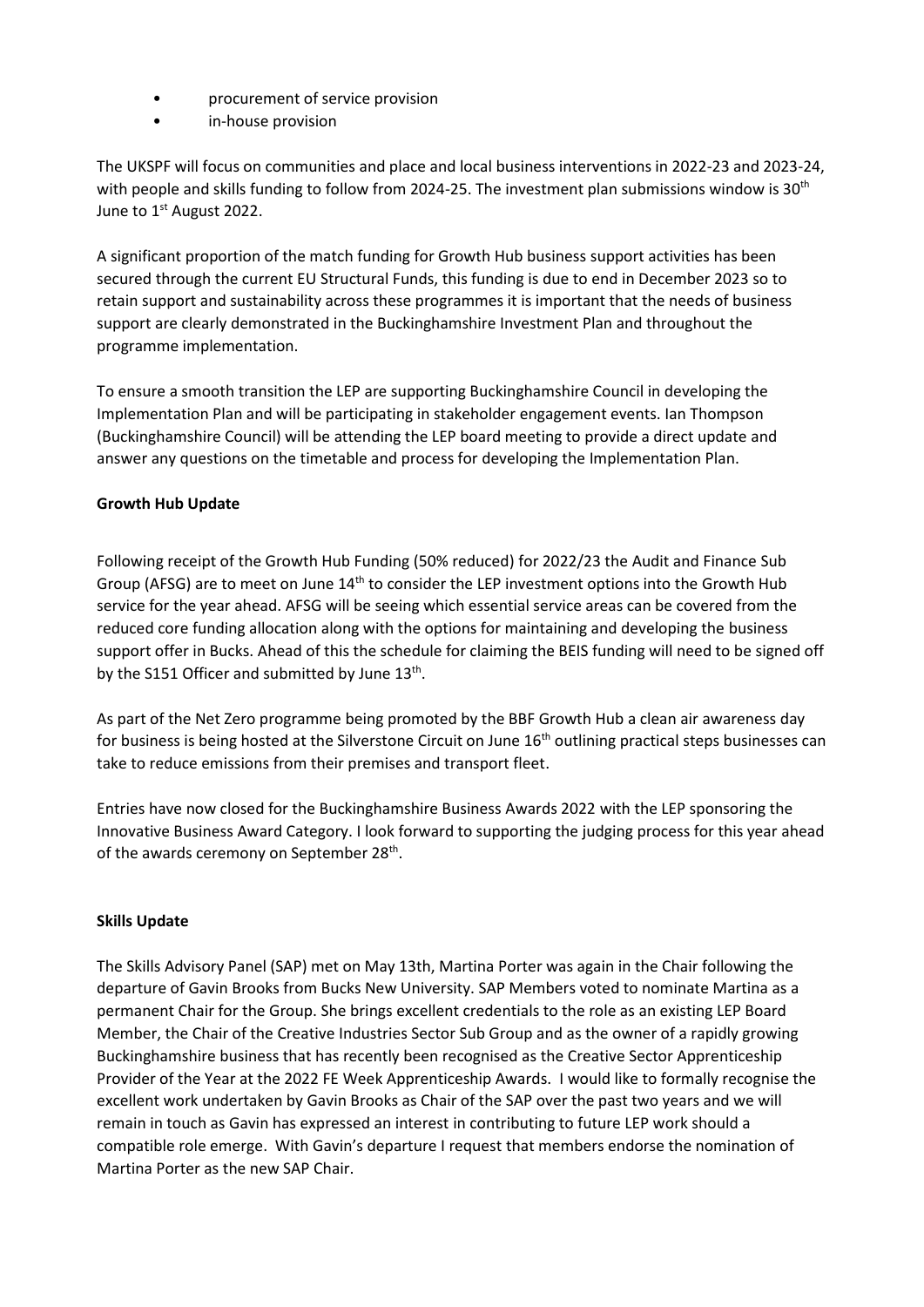The SAP meeting considered the opportunity to endorse BBF as the Employer Representative Organisation to lead the move to the Local Skills Improvement Plan (LSIP) process over the next year and to also consider in detail the action plan requirements to tackle the current jobs mismatch in part of the county and, in particular, a number of the High Wycombe town wards. Part of this action plan includes support for the Bucks College Group in their submission on behalf of Buckinghamshire to the DfE Strategic Development Fund.

## **Communications Update**

On Thursday 28<sup>th</sup> April we co-hosted a virtual conference with colleagues from Innovate UK, the Knowledge Transfer Network and BBF to help raise the ambition of Buckinghamshire Businesses to innovate and be supported by national investment programmes. The event was very well supported with 120 businesses actively participating in round table discussions with funders and cluster support networks. We are currently working alongside Innovate UK to provide closer support for those businesses that participated to help secure greater innovation investment within Buckinghamshire.

We were also represented at a recent Westminster Forum Conference on the Future of Sport. Ian Barham was part of a national panel looking at the development of regional clusters and skills training requirements. It was particularly gratifying to receive national endorsement for the need to deliver industry led training and to broaden awareness of local development opportunities, particularly in the field of space propulsion as we had and continue to highlight within the Buckinghamshire County Deal discussion with government.

A couple of advance dates for your diaries. On June  $17<sup>th</sup>$  we will be showcasing the new automated cycling rig which has been developed by the Silverstone Sports Engineering Hub (SSEH), the hub which was funded through Local Growth Fund investment is now being used as part of an educational research programme at the Silverstone UTC alongside its commercial uses at the SSEH. On July 28<sup>th</sup> we will be hosting the second Westcott Space Expo, the focus of the event will be to showcase the new facilities supported through the Getting Building Fund programme including the Drone port, in-orbit servicing and production centre and the propulsion testing facilities that have been developed by URA Thrusters and European Astrotech.

## **Risk Register**

There is no direct change to the overall Risk Register to that reported to the Board meeting in April. A copy of the current register is attached as **Appendix 1** to this report for reference. The Audit and Finance Sub Group will be asked to undertake a full review of the risk register to reflect the significant changes to the LEP landscape following the conclusion of the LEP Review and the publication of the Levelling Up White Paper.

# **Enterprise Zone Update**

I am pleased to report that the latest reserved matters application has been submitted by MEPC for phase 5 the final 17,650m2 (190,000sqft) of employment floorspace at the Silverstone Enterprise Zone. This is for the land opposite the main circuit entrance and with an anticipated smooth passage through the planning approval process could see activity on site before the end of 2022. Roz Bird, who has done so much to help develop the business environment at Silverstone has now moved on from MEPC and had been replace by Chris Sills.